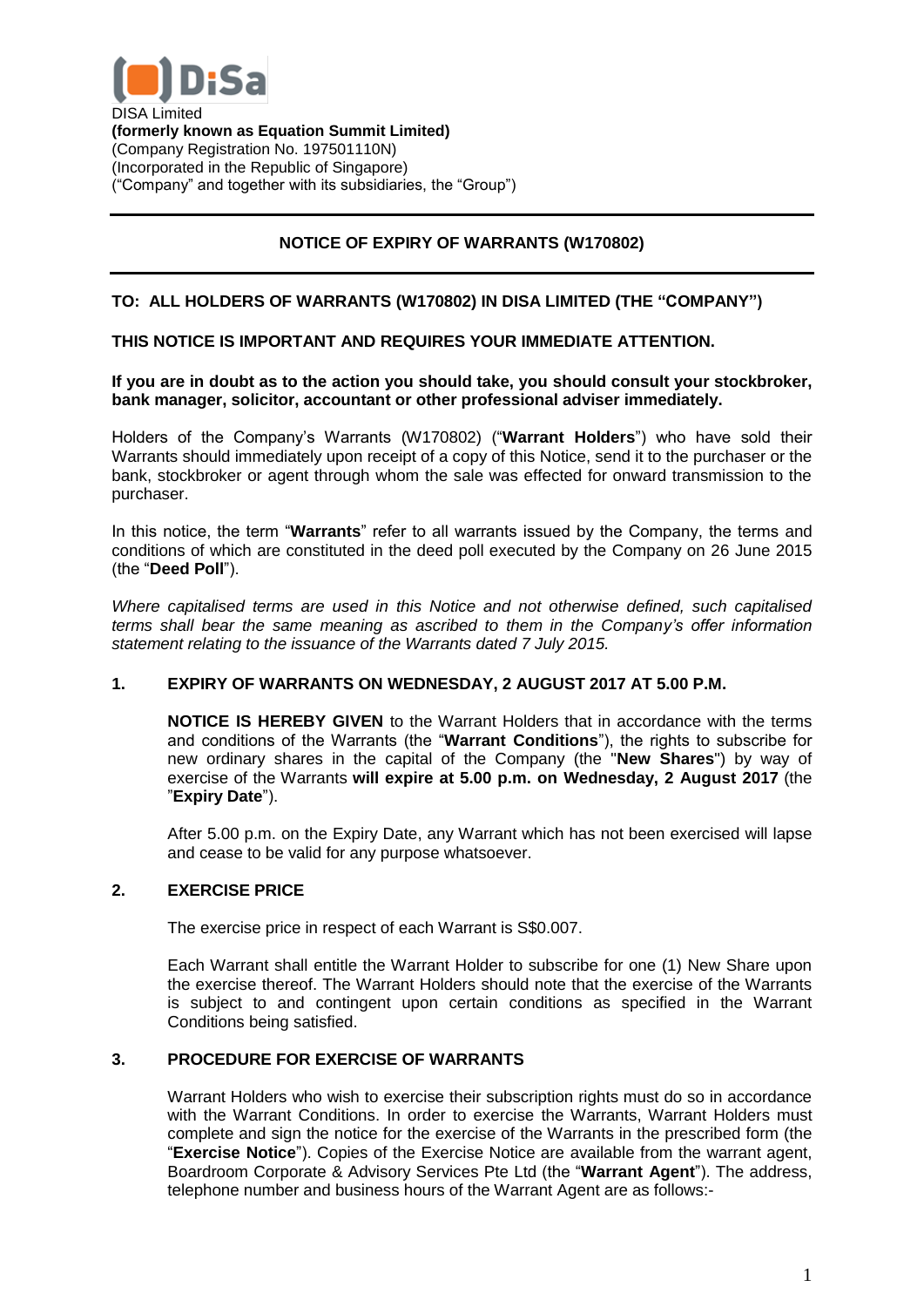**Boardroom Corporate & Advisory Services Pte. Ltd.** 50 Raffles Road #32-01 Singapore Land Tower Singapore 048623 Telephone : (65) 6536 5355 Fax : (65) 6536 1360 Business Hours : 8.30 a.m. to 5.30 p.m. on Mondays to Fridays (Closed on Saturdays, Sundays and Public Holidays)

Pursuant to the Warrant Conditions, in order to exercise the Warrants, Warrant Holder(s) must before 3.00 p.m. on any Business Day and before 5.00 p.m. on the Expiry Date, during the Exercise Period:

lodge the relevant Warrant Certificate(s) registered in the name of the exercising Warrant Holder or CDP (as the case may be) for exercise at the specified office for the time being of the Warrant Agent together with the Exercise Notice (copies of which may be obtained from the Warrant Agent) in respect of the Warrants represented thereby, duly completed and signed by or on behalf of the exercising Warrant Holder and duly stamped in accordance with any law for the time being in force relating to stamp duty PROVIDED ALWAYS THAT the Warrant Agent may dispense with or defer the production of the relevant Warrant Certificate where such Warrant Certificate is registered in the name of CDP;

(ii) furnish such evidence (if any) as the Warrant Agent may require to determine or verify the due execution of the Exercise Notice by or on behalf of the exercising Warrant Holder (including every joint Warrant Holder, if any) or otherwise to ensure the due exercise of the Warrants;

(iii) pay the Exercise Price in accordance with the provisions of condition 4(B) of the Warrant Conditions, which shall be made at the specified office for the time being of the Warrant Agent by way of remittance in Singapore currency by banker's draft or cashier's order drawn on a bank in Singapore and/or debiting the CPF Investment Account with the CPF Account Bank, for the credit of the Special Account for the duly amount of the moneys payable in respect of the Warrant(s) exercised. Any payment under condition 4(B) of the Warrant Conditions shall be made free of any foreign exchange commissions, remittance charges or other deductions and shall be accompanied by a payment advice containing (a) the name of the exercising Warrant Holder, (b) the number of Warrants exercised and (c) if the relevant Warrant Certificate is registered in the name of a person other than CDP, the certificate number(s) of the Warrant Certificate(s) in respect of the Warrant(s) being exercised or, where the Warrant Certificates are registered in the name of CDP, the Securities Account number(s) of the exercising Warrant Holder which is to be debited with the Warrants being exercised;

(iv) pay any deposit or other fees or expenses for the time being chargeable by and payable to CDP (if any) and stamp, issue, registration or other similar taxes or duties arising on the exercise of the relevant Warrant(s) as the Warrant Agent may require;

(v) if applicable, pay any fees for certificates for the New Shares to be issued, submit any necessary documents required in order to effect, and pay the expenses of the registration of the New Shares in the name of the exercising Warrant Holder or CDP (as the case may be) and the delivery of certificates for the New Shares to the place specified by the exercising Warrant Holder in the Exercise Notice or to CDP (as the case may be); and

(vi) any exercise by a Warrant Holder in respect of Warrants registered in the name of CDP shall be further conditional upon: (a) that number of Warrants so exercised being credited to the "Free Balance" of the Securities Account of the Warrant Holder and remaining so credited until the relevant Exercise Date; and (b) the relevant Exercise Notice specifying that the New Shares to be issued on exercise of the Warrants are to be credited to the Securities Account of the exercising Warrant Holder; or (c) in the case where funds standing to the credit of a CPF Investment Account are to be used for the payment of the Exercise Price arising from the exercise of each Warrant, by crediting such Shares to the Securities Account of the nominee company of the CPF Approved